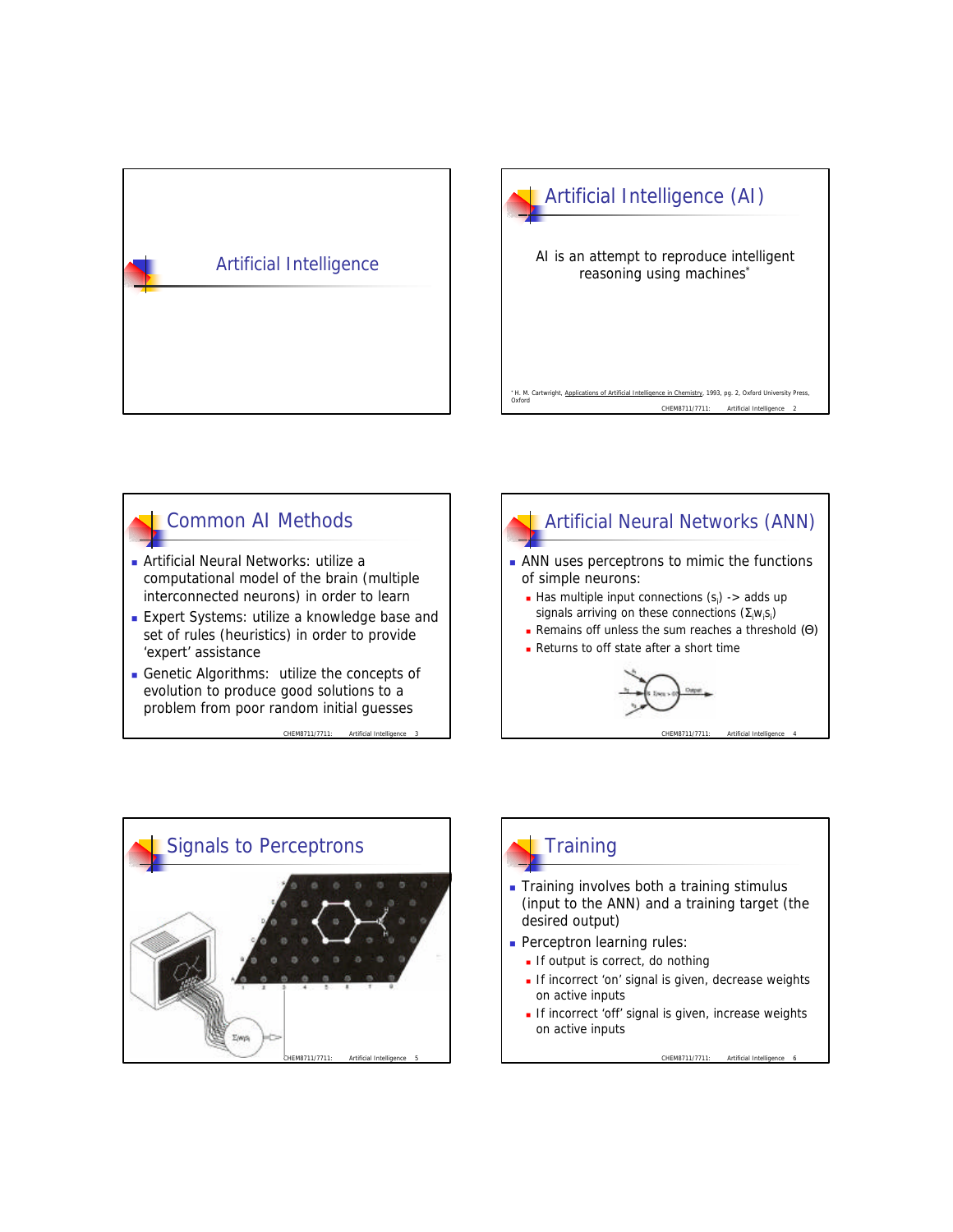## Pattern Recognition **n** Simple perceptrons can be trained to recognize simple patterns (molecules containing rings)  $\blacksquare$  The ability to train a perceptron is dependent on having a common ring orientation and size **Recognition of rings having different** orientations and sizes requires a network of

perceptrons (ANN) **Nore generally, problems must be linearly** separable for a single perceptron to handle

CHEM8711/7711: Artificial Int





CHEM8711/7711: Artificial Intel



## Training Networks

- **Networks involve multiple layers of** perceptrons, but only the target signals of the output perceptrons are known
- **Backpropagation** 
	- Collects errors from the output perceptrons
	- **E** Errors are divided among the various connections in the network
	- The weights for those connections are adjusted in order to reduce the error

CHEM8711/7711: Artificial Intelligence 11

# Advantages/Disadvantages

#### Advantages

- <sup>n</sup> A single network can be trained for multiple applications
- Fault tolerance ANNs handle noisy data reasonably well
- Trained networks can deal with previously unseen data
- **ANN** operate in parallel
- **ANN** discover new relationships among input data
- $\blacksquare$  ANN can cope with fuzzy data
- **Disadvantages** 
	- **n** Selection of training set determines quality of training
	- Relationships discovered by ANN are not readily translated into human understanding

CHEM8711/7711: Artificial Intelligence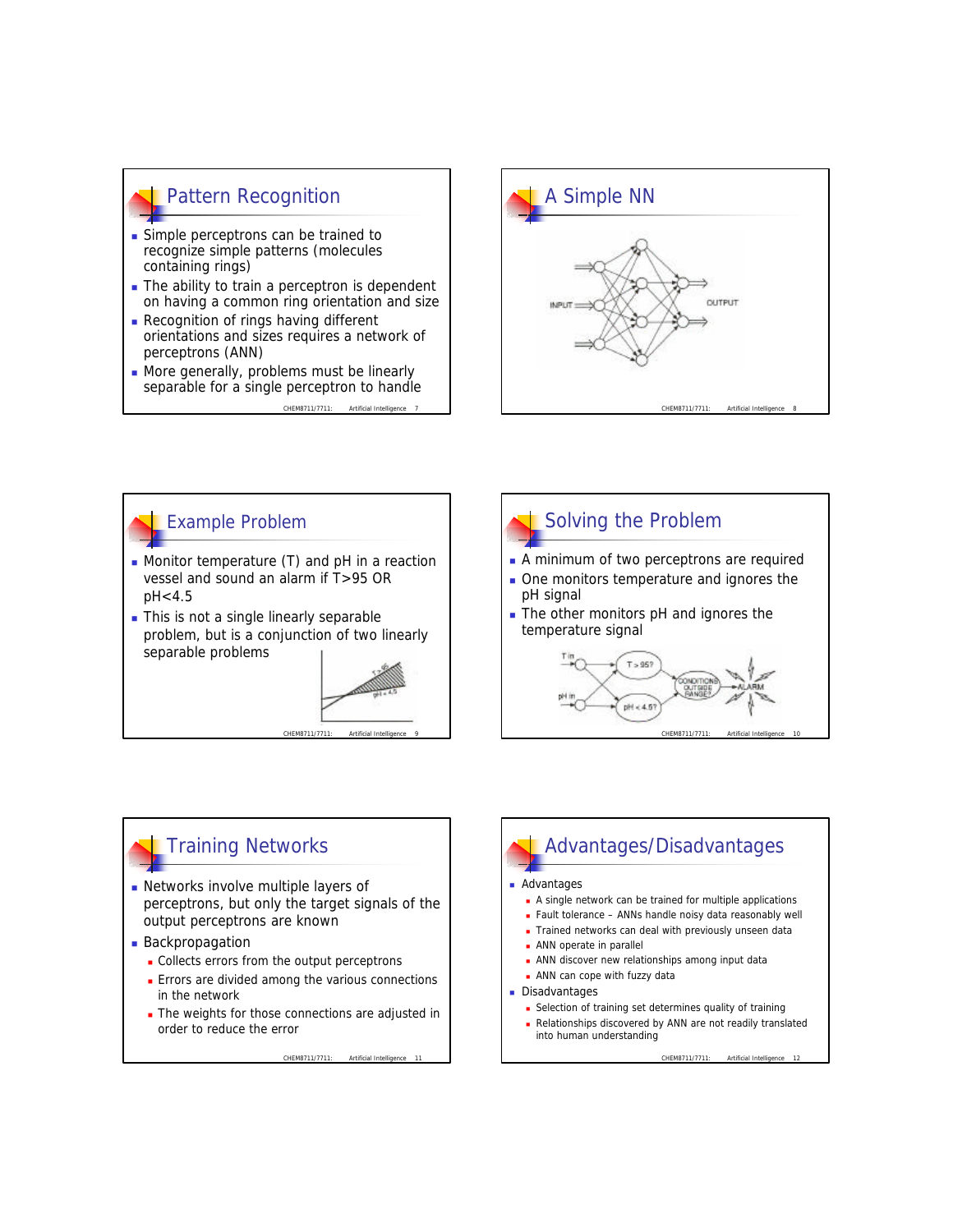## Another Neural Net Example

- **Prediction of optimal conditions for protein** crystallography – in current use at the Center for Biophysical Sciences and Engineering at UAB
	- Robotics used to set up hundreds of crystal growth experiments – condition combinations determined by Nfactorial analysis
	- <sup>n</sup> growth conditions (pH, concentration, etc) used as input for a back-propagation neural network
	- crystal quality (manually graded on 1-10 scale) used as output
	- using first round crystallization trials, can reliably predict optimal untested combination of conditions to produce highest quality crystals

CHEM8711/7711





### Advantages/Disadvantages Advantages **can be used in situations where an expert is not** available **can collect input from the user and combine with** knowledge base to infer solutions **Disadvantages** • Not applicable to new situations **Requires considerable expert input to develop Expert knowledge may not easily be easily fed into**

- the knowledge base
- CHEM8711/7711: Artificial Intelligen Requires constant updates in highly active areas (example: synthetic planning)



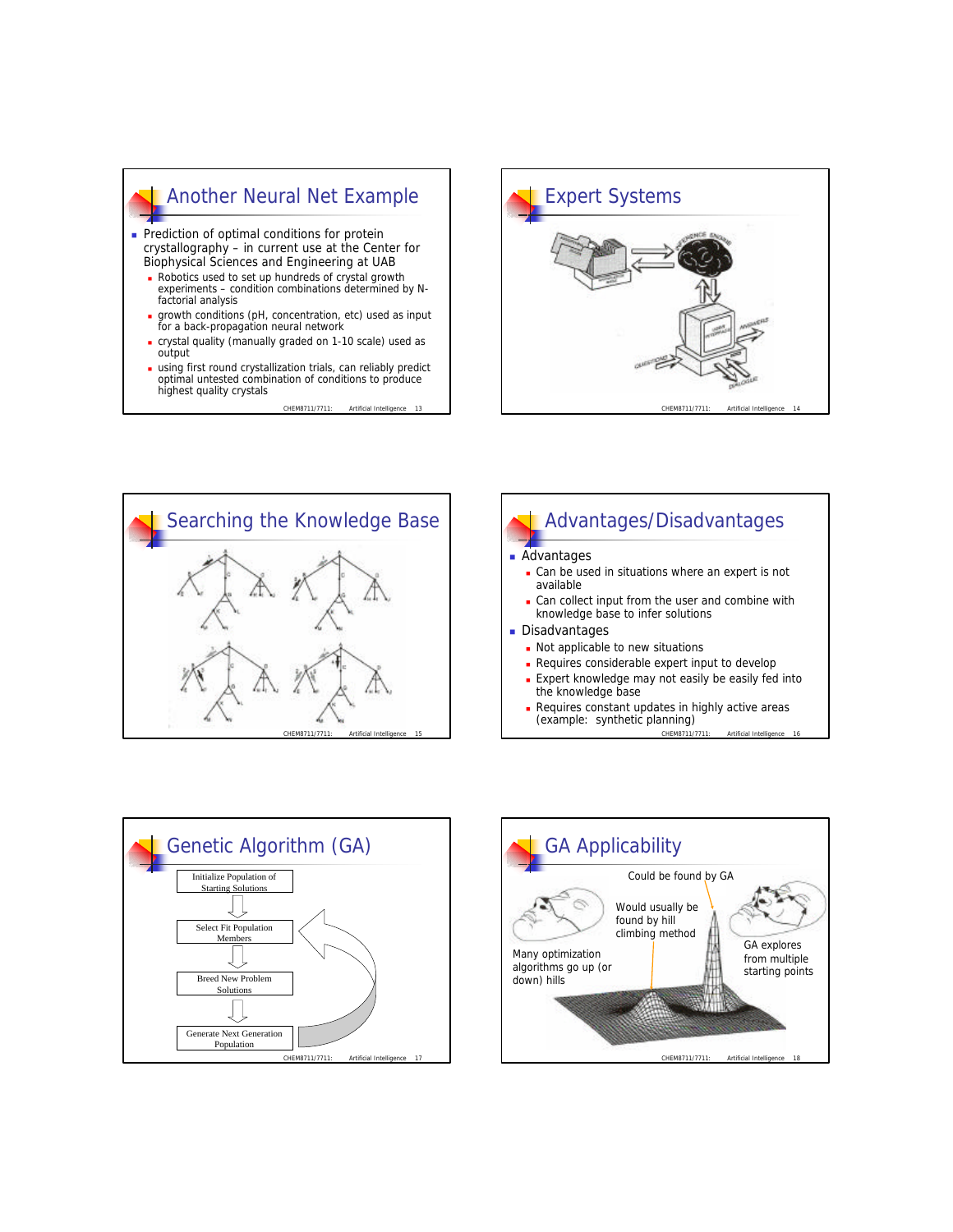

| <b>Angle Value</b><br>$\Omega$<br>45<br>90 | <b>Binary Code Value</b><br>$+000$<br>$*001$ | <b>Gray Code Value</b><br>$*000*$<br>$*001+$ |
|--------------------------------------------|----------------------------------------------|----------------------------------------------|
|                                            |                                              |                                              |
|                                            |                                              |                                              |
|                                            |                                              |                                              |
|                                            | $+010$                                       | $\rightarrow$ 011 $\rightarrow$              |
| 135                                        | $\rightarrow 011$                            | $+010-$                                      |
| 180                                        | $+100$                                       | $+110-$                                      |
| 225                                        | $+101$                                       | $111+$                                       |
| 270                                        | $+110$                                       | $\cdot$ 101 $\leftarrow$                     |
| 315                                        | $+111$                                       | $*100*$                                      |
|                                            |                                              | CHEM8711/7711:                               |